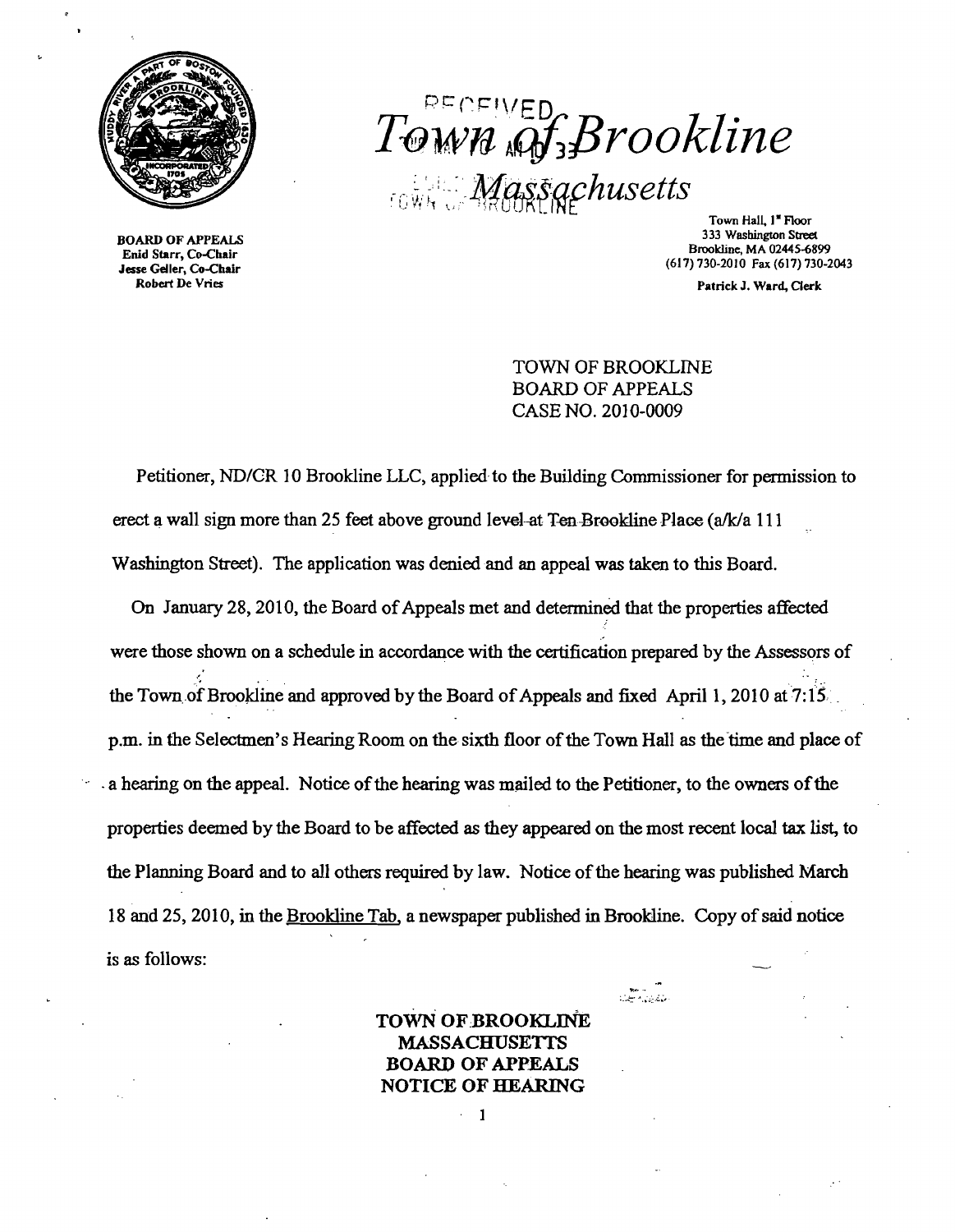Pursuant to M.G.L., C.39, Sections 23A & 23B, the Board of Appeals will conduct a public hearing to discuss the following case:

Petitioner: ND/CR 10 Brookline LLC Location of Premises: 10 Brookline Place West Date of Hearing: Thursday, April 1 2010 Time of Hearing: 7:15 p.m. Place of Hearing: Selectmen's Hearing Room, 6<sup>th</sup> floor

A public hearing will be held for a variance and/or a special permit from:

7.00.l.b; Signs in All Districts, variance required, .•.more than 25 feet above ground level.

Ofthe Zoning By-Law to install an internally illuminated wall sign of approximately 68 sf, mounted 80 feet above grade at 10 BROOKLINE PLACE WEST, BRKL.

Said Premise located in a G-2.0 (general business) district.

*Hearings, once opened, may be continued by the Chair to a date and time certain. No further notice will be mailed to abutters or advertised in the TAB. Questions regarding whether a hearing*  has been continued, or the date and time of any hearing may be directed to the Zoning *Administrator at* 617-734-2134 *or check meeting calendar at:http://calendars.town.brookline.ma.us/MasterTownCalandarl?FormID=158.* 

The Town of Brookline does not discriminate on the basis of disability in admission to, access to, *or operations ofits programs, services or activities. Individuals who need auxiliary aidsfor*  effective communication in programs and services of the Town of Brookline are invited to make *their needs known to the ADA Coordinator, Stephen Bressler, Town of Brookline, 11 Pierce Street, Brookline, MA 02445. Telephone:* (617) *730-2330; TDD* (617) *730-2327.* 

#### Enid Starr Jesse Geller Robert De Vries

At the time and place specified in the notice, a public hearing was held by this Board.

Present at the hearing was Chairman, Enid Starr and Board Members, Mark Zuroff and Jonathan

Book. Kathryn L. Childs, Esq. appeared before the Board on behalf of the Petitioner, together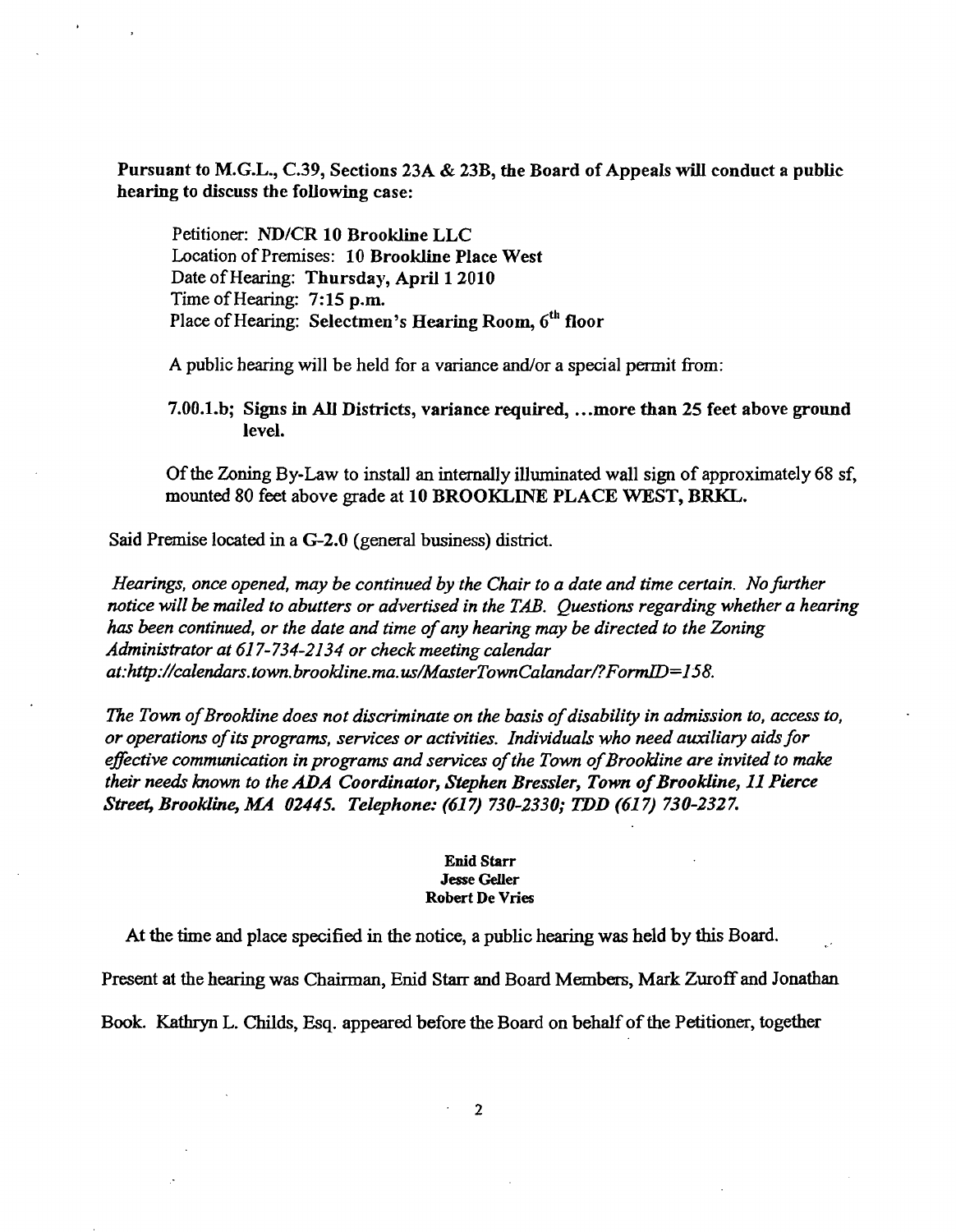with Sherry Clancy of National Development, the project manager and asset manager for the Property.

## I. Petitioner's Presentation - Proposed Dana Farber Cancer Institute Wall Sign

The Petitioner proposes to install a sign reading "Dana Farber Cancer Institute" as shown on the plans submitted with the application on the facade at the top  $(6<sup>th</sup>)$  floor of the existing 142,716 square foot building (the "Building") located at 111 Washington Street ( $a/k/a$ ) Ten Brookline Place (the "Lot").

Dana Farber Cancer Institute ("Dana Farber") occupies approximately 57% of the Building. Dana Farber utilizes its space in the Building for administrative functions and over 14 fundraising programs, including the Jimmy Fund, Dana Farber Marathon Challenge and the Mission Possible Campaign, to fund research to eradicate cancer. Dana Farber regularly invites donors and potential donors to the Building. The ability of donors and visitors to easily locate and access the Building is an important component of the success of Dana Farber's fundraising activities. In its present condition, signage is inadequate to effectively identify the presence of Dana Farber in the Building.

Petitioner noted that the Building previously had a similar sign in approximately the same location when the Building was occupied by a single tenant, Harvard Community Health Plan (Board of Appeals decision, Case #3029, June 13, 1990 granting a special permit for a two identical signs containing the letters of the building name "Harvard Community Health Plan" and corporate logo, one on the east facade and one on the west facade).

#### n. Petitioner's Presentation - Reasons for Granting Variance

A. Unique conditions affecting the land or building for which the variance is requested exist which do not generally affect the Zoning District in which the land or building is located.

The Building is a six story office/educational complex at the gateway to the Brookline Village commercial area. The Lot's unique shape, topography and location in relation to the busy and complicated intersection of Washington Street, Boylston Street and Brookline Avenue create challenging issues for providing effective signage. For visitors to the Building travelling eastbound on Boylston Street (Route 9), the transition from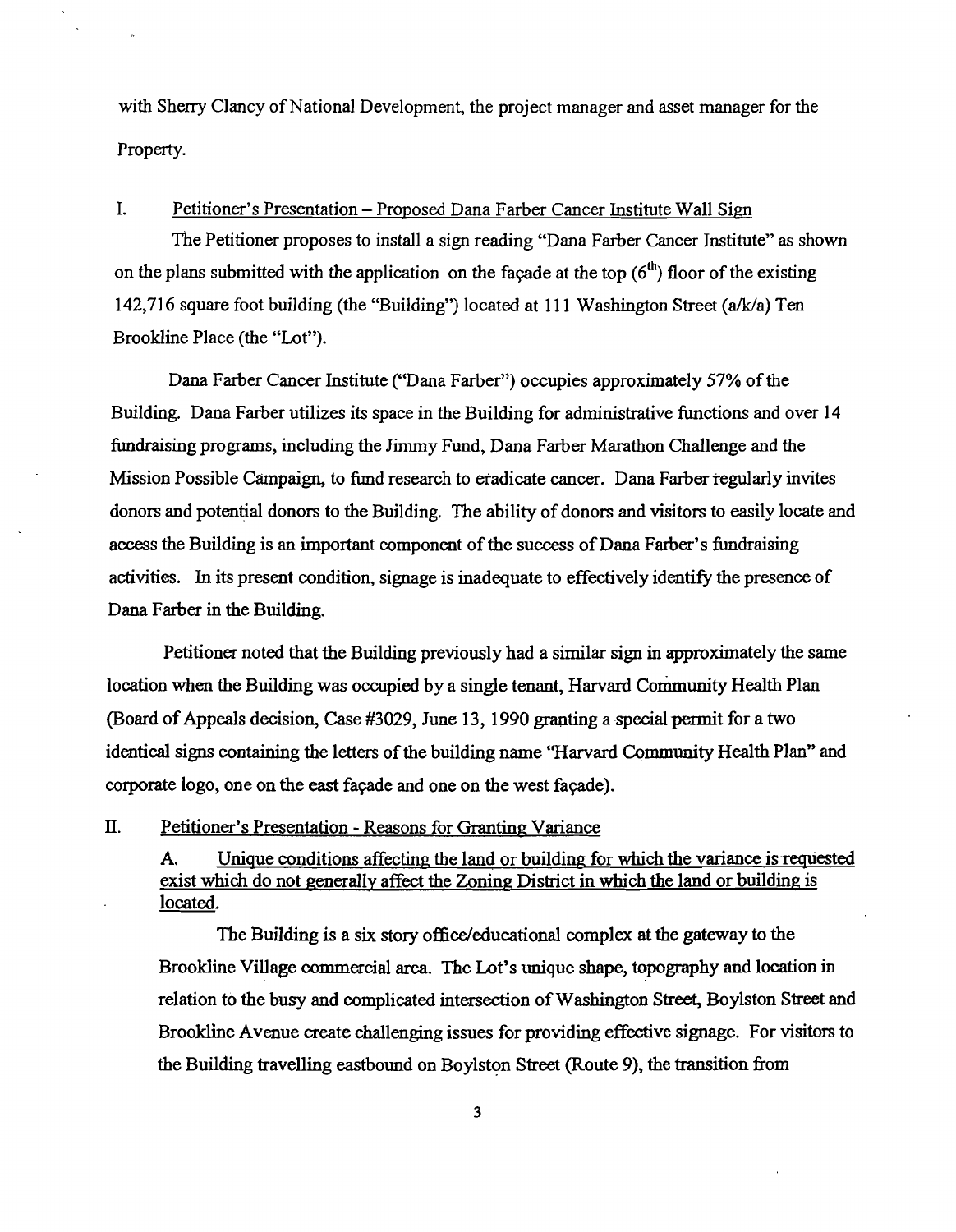Boylston Street to Washington Street is not readily apparent as Boylston Street appears to continue in a straight line in front of the Building though this is actually Washington Street which curves along the side of the Building and Lot from the northwest and becomes Route 9. The Building's name and official address create further confusion for someone trying to locate the Building  $-i.e.$  the Building's address is 111 Washington Street even though it fronts on what appears to be the continuation of Boylston Street and the Building is named "Ten Brookline Place" and there is no street named "Brookline Place". For visitors utilizing Mapquest or a GPS this is particularly troublesome.

The Lot also has unique topography in that it slopes from the back to the front and the adjacent streets are at significantly different elevations. The total elevation change around the building ranges from elevation 20 to elevation 28 with the main plaza at elevation 38, so that the Building has been built into the slope creating varied building elevations. Further, the front door to the Building is located at the plaza level approximately 10 feet above the street grade and is set back and not visible from the street level. Views of the front of the Building are blocked by natural obstructions (trees, bushes), as well as by the bus turn-out in the front of the Building and the pedestrian bridge over the street in front of the Building. The unique topography of the Lot and Building create further challenges to providing effective and visible access not present at other properties in the area. All of the above conditions are unique to the Lot and Building and do not generally affect the Zoning District (G) in which the Lot and Building are located.

Given the typical speed of travel on Route 9 approaching the Building, the ability to identify the Building with adequate time prior to entering the Washington/Boylston intersection is key to safely navigating the intersection and accessing the Building. Access to the Building is highly challenging as it is - eastbound drivers need to pass the Building, pass Pearl Street, take a left on Brookline Avenue and then a right on Pearl Street to enter the Building's garage from Pearl Street. Signage below approximately 40 feet is not visible when travelling eastbound on Route 9 until drivers are virtually in front of the Building and then only if they can see through the natural and manmade barriers, as well as the westbound traffic.

4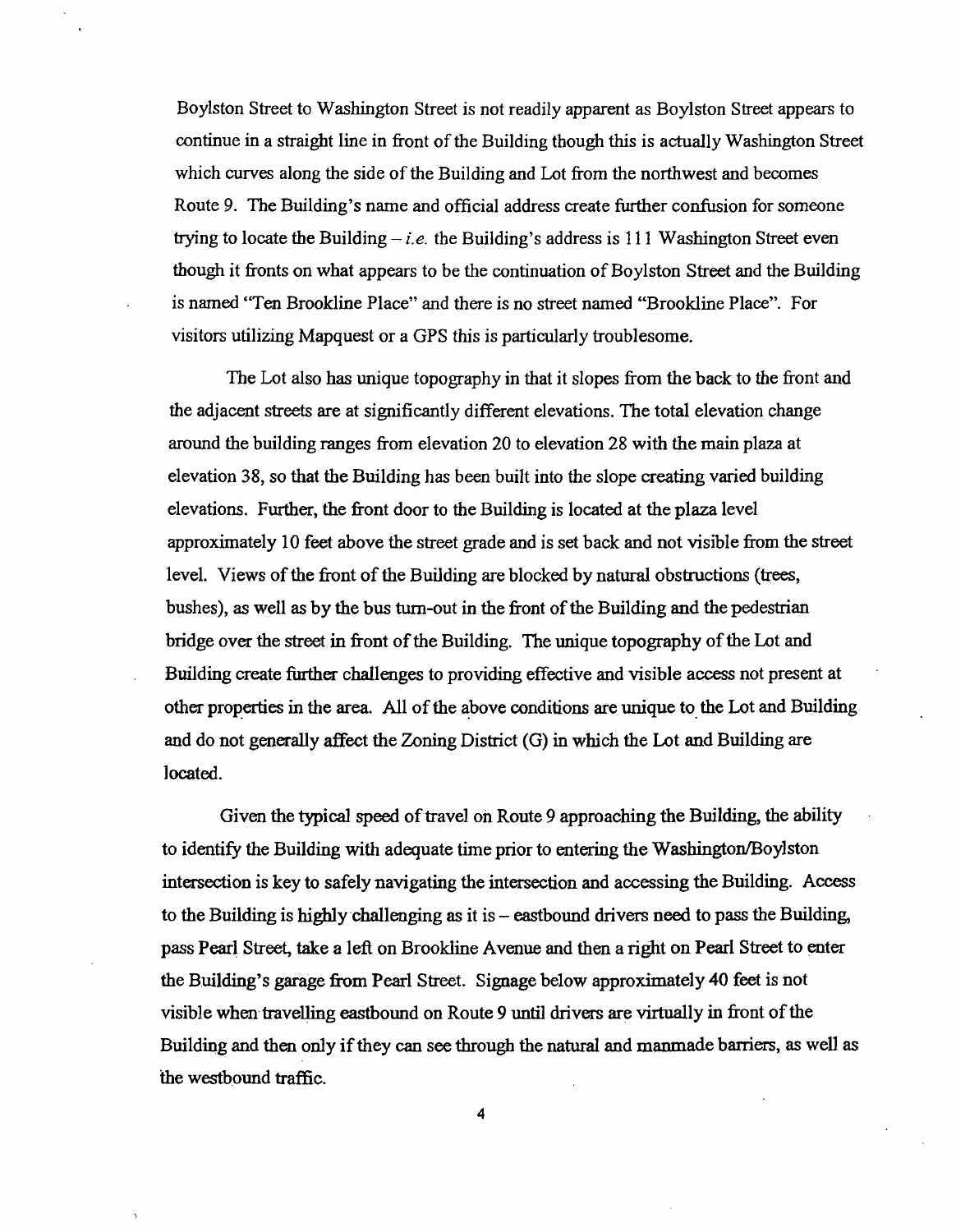The proposed sign attempts to mitigate the challenging obstacles created by the Lot's topography and shape in relation to the Boylston/Washington Street intersection by giving visual cues to drivers and increasing the reaction time to change lanes.

## B. Substantial hardship will result from the literal enforcement of the provisions of the Zoning Bylaw.

Location of the proposed sign in conformance with the Zoning Bylaw at or below the required 25 feet above grade would create a substantial hardship in that it would not provide effective visibility and thereby would defeat the purpose ofsignage - to effectively and safely communicate the location of the Building and/or its tenants. As discussed above, signage constructed at a lower point on the Building would be impractical and would not provide adequate reaction time for drivers travelling eastbound on Route 9 to access the Building and would create a substantial hardship in the Petitioner's efforts to provide coherent and effective signage for the Building.

## C. The variance may be granted without substantial detriment to the public good and without nullifying or substantially derogating from the intent of the Zoning Bylaw.

The erection of signage as proposed will enhance the public good by providing signage that will effectively identify the location of the Dana Farber Cancer Institute for vehicular traffic approaching the Building from the west thereby reducing erratic and dangerous vehicular movement in the Boylston/Washington Street intersection. The prominence of the Dana Farber sign at a higher elevation than permitted as-of-right will enhance vehicular and pedestrian safety by providing visual cues in adequate time for drivers to safely navigate the Boylston/Washington Street intersection and access the Building. The general public safety will be enhanced by the proposed signage thereby furthering, rather than nullifying or substantially derogating, one of the intents of the Zoning Bylaw.

#### III. Comments from Proponents/Opponents.

There were no members of the public present at the hearing; therefore, no comments from either Proponents or Opponents were made.

*N.* Planning Board Report.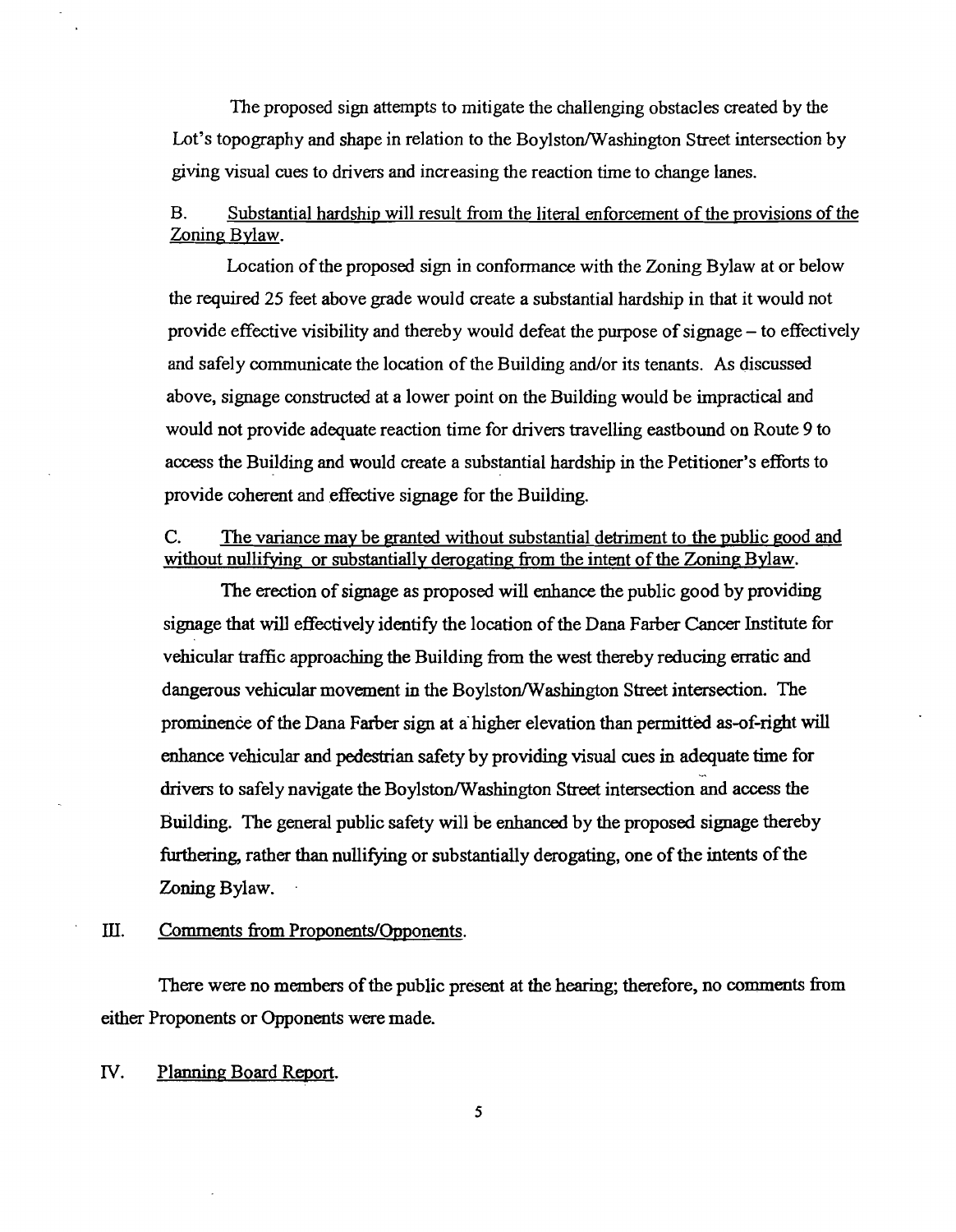Courtney Synowiec, Planner, said that the Planning Board recommended approval (5-1) of the variance subject to certain conditions contained in the Planning Board's written recommendation. The Planning Board report was read into the record of the Hearing and the plans referenced in that report prior to the recommended conditions therein are incorporated herein.

#### V. Building Department Report.

Michael Shepard, Building Commissioner stated that he had no objection to the proposal as submitted by the Petitioner.

#### VI. Zoning Board of Appeals Findings, Deliberation and Decision.

The Board of Appeals, after reviewing the testimony, the written submission of Petitioner, the plans and the written report of the Planning Board to this Board, concluded that a variance under Section 7.00(b) of the Bylaw is appropriate, based upon the following findings of the Board:

A. The Board finds that the unique shape and topography of the Lot and the Building which do not generally affect the Zoning District in which the Lot and Building are located results in difficult Building visibility and access. The proposed sign will mitigate the challenging obstacles created by the unique structure and by the Lot's shape and topography in relation to the Boylston/Washington Street intersection by giving visual cues to drivers and increasing the reaction time to change lanes.

B. The Board finds that substantial hardship will result from the literal enforcement of the provisions of the Zoning Bylaw. Alternative locations for the sign were shown to be impractical and ineffective to safely promote way-finding.

C. The Board finds that the variance may be granted without substantial detriment to the public good and without nullifying or substantially derogating from the intent of the Zoning Bylaw. Rather, it is intended and likely that the proposed sign will enhance vehicular and pedestrian safety by providing visual cues which adequate time for drivers to safely navigate the Boylston/Washington Street intersection and access the Building. The general public safety will be enhanced by the proposed signage thereby furthering, rather than nullifying or substantially derogating, one of the intents of the Zoning Bylaw.

6